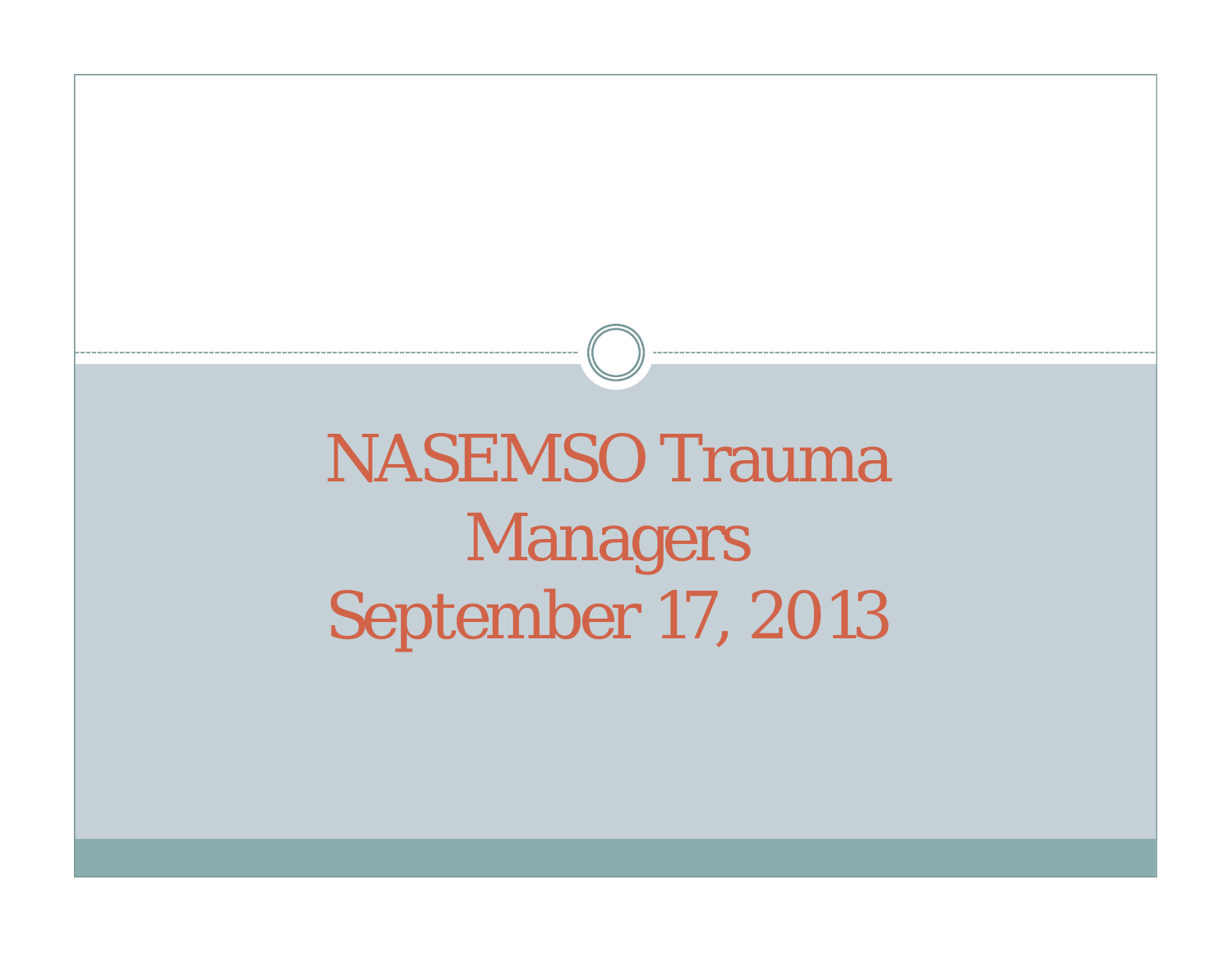## Sustaining State Trauma Programs

**DEMONSTRATE YOUR WORTH**

**TELL YOUR STORY**

**JUSTIFY YOUR BUDGET**

**BE ACCOUNTABLE TO THE PUBLIC**

**INTEGRATE MORE STRATEGICALLY IN YOUR DEPARTMENT**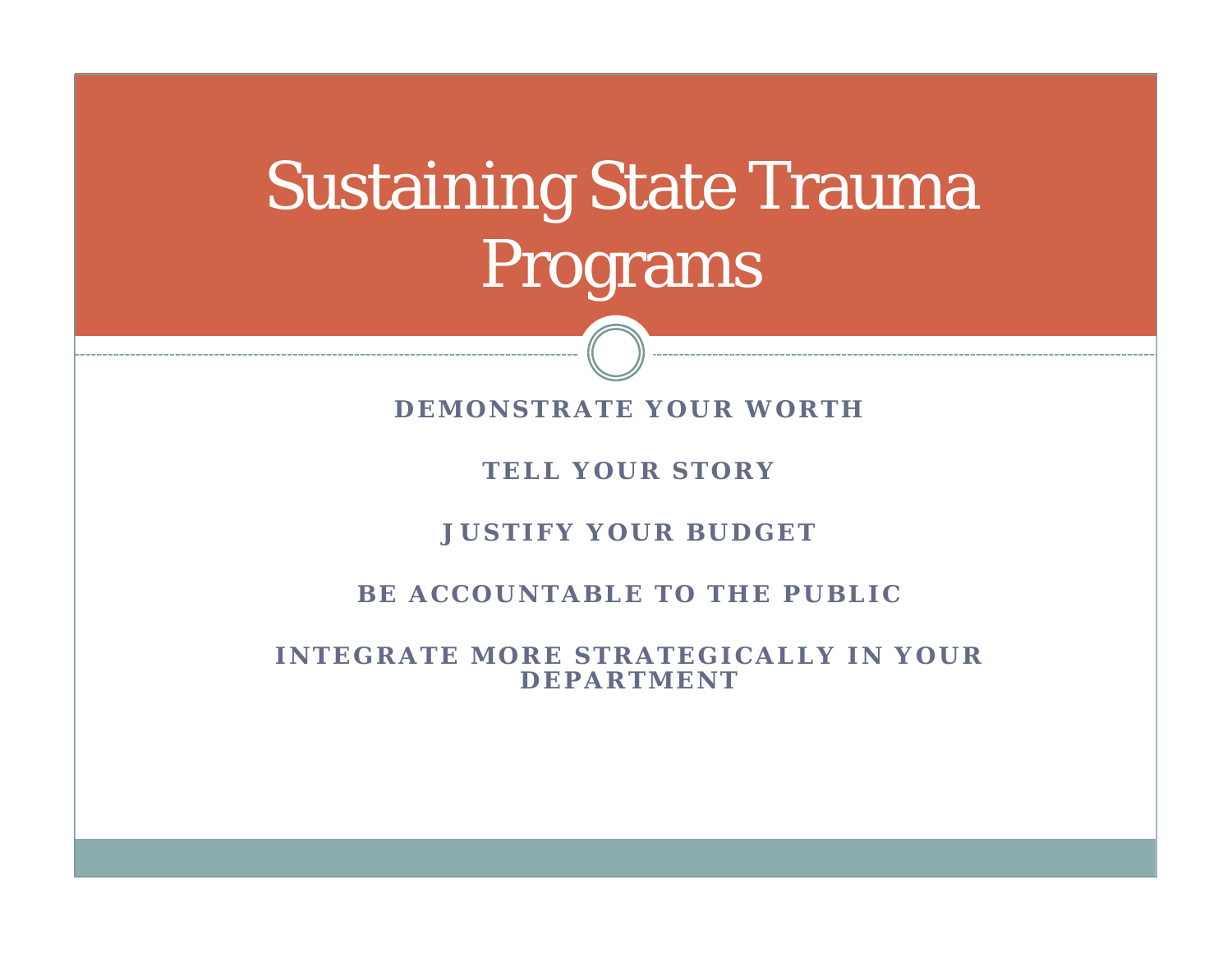## Public Sector Reality

- Decreasing budgets
- Competition for funds
- Leaner government
- Government transparency
- Accountability for public funds
- Demand for measurable outcomes
- Fewer human resources
- E-Government and other Web Services
- Etc.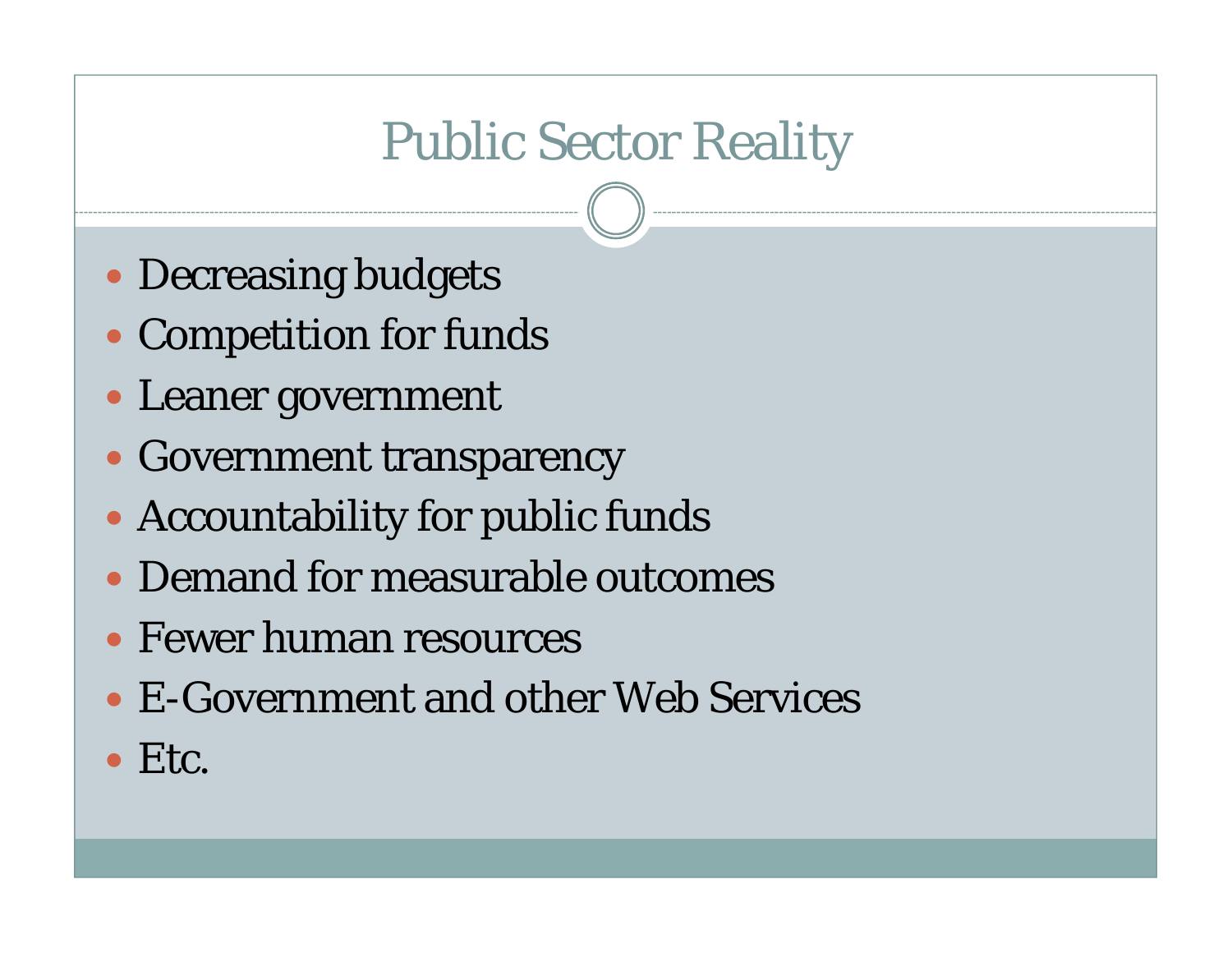## Public Sector Reality

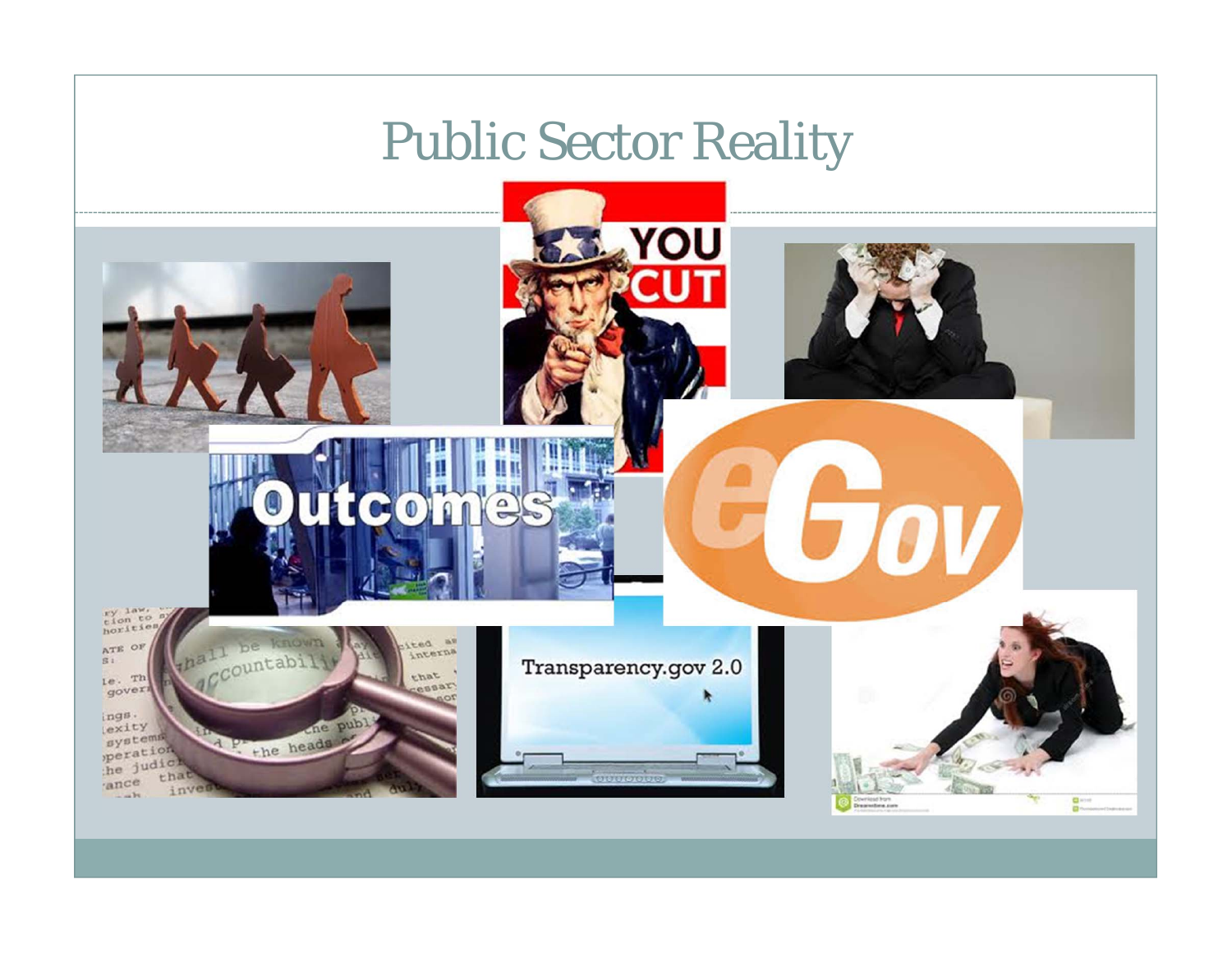### What to do about our reality

- Face the fact that trauma programs will no longer be funded or sustained at current levels just because they are a good thing
- Engage this reality and think strategically (not tactically)
- Embrace the concept of performance measurement and begin to do it at whatever level you can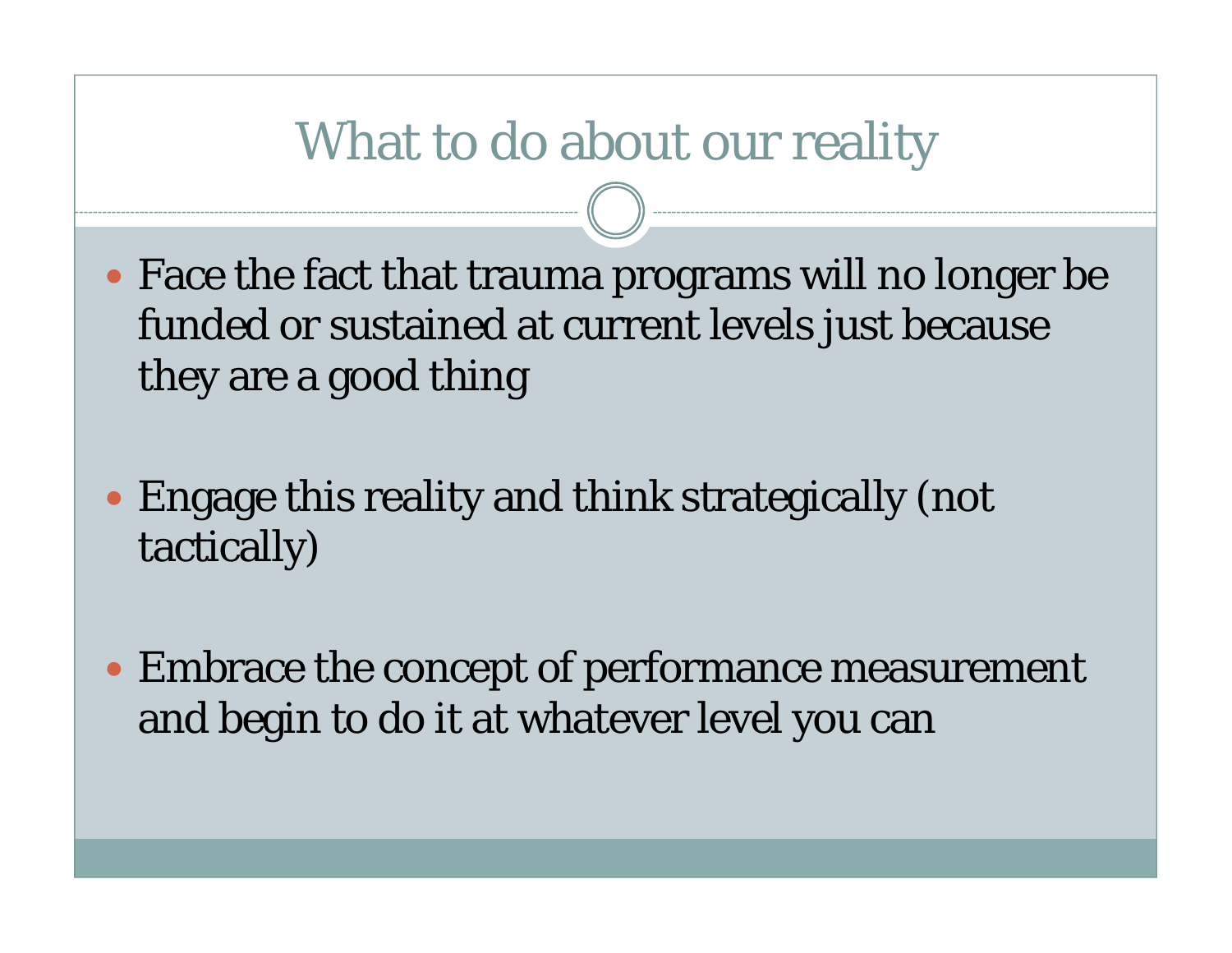"A regular measurement of the results (outcomes) and efficiency of services or programs"



(p.3) Hatry, H. P. (2006). *Performance measurement: Getting results*. (2nd ed.). Washington D.C.: The Urban Institute Press.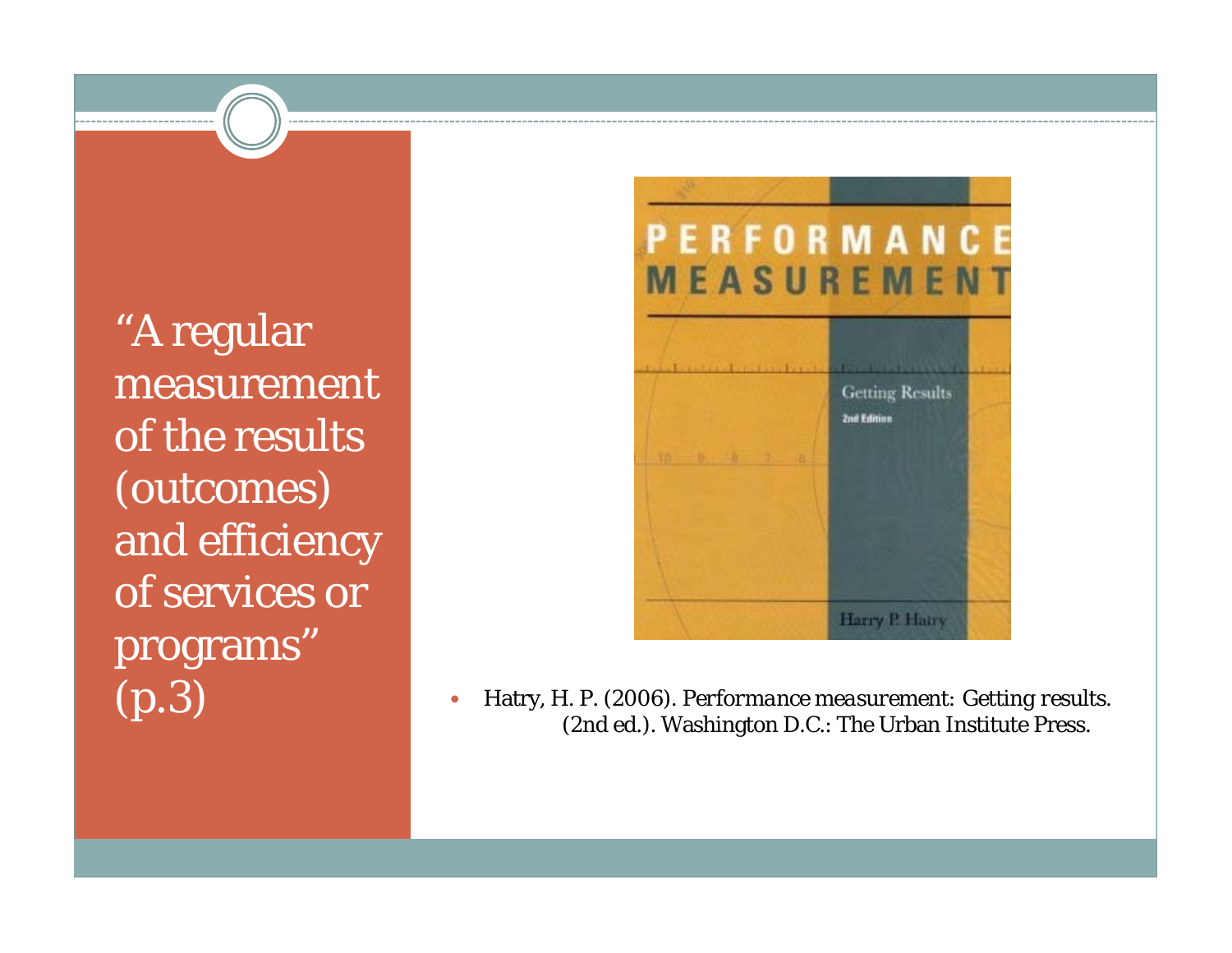#### **Results Based Accountabiltiy (RBA)**

Performance measures at the program level support broader population outcomes (i.e. what is our part in reducing death and disability from injury and how well are we doing it)



 $\bullet$  Friedman, M. (2009). *Trying hard is not good enough: How to produce measurable improvements for customers and communities*. Booksurge Publishing.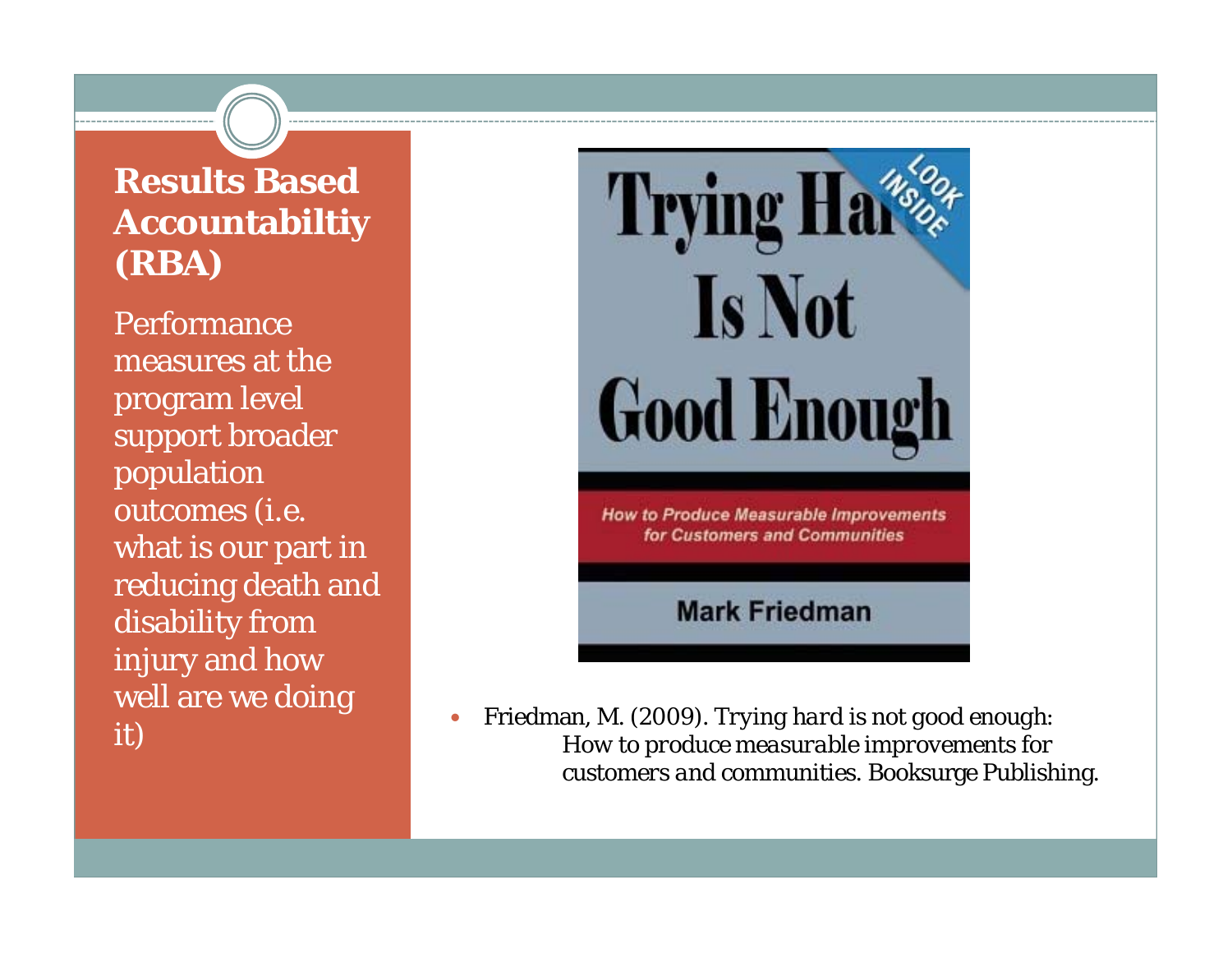# RBA group exercise